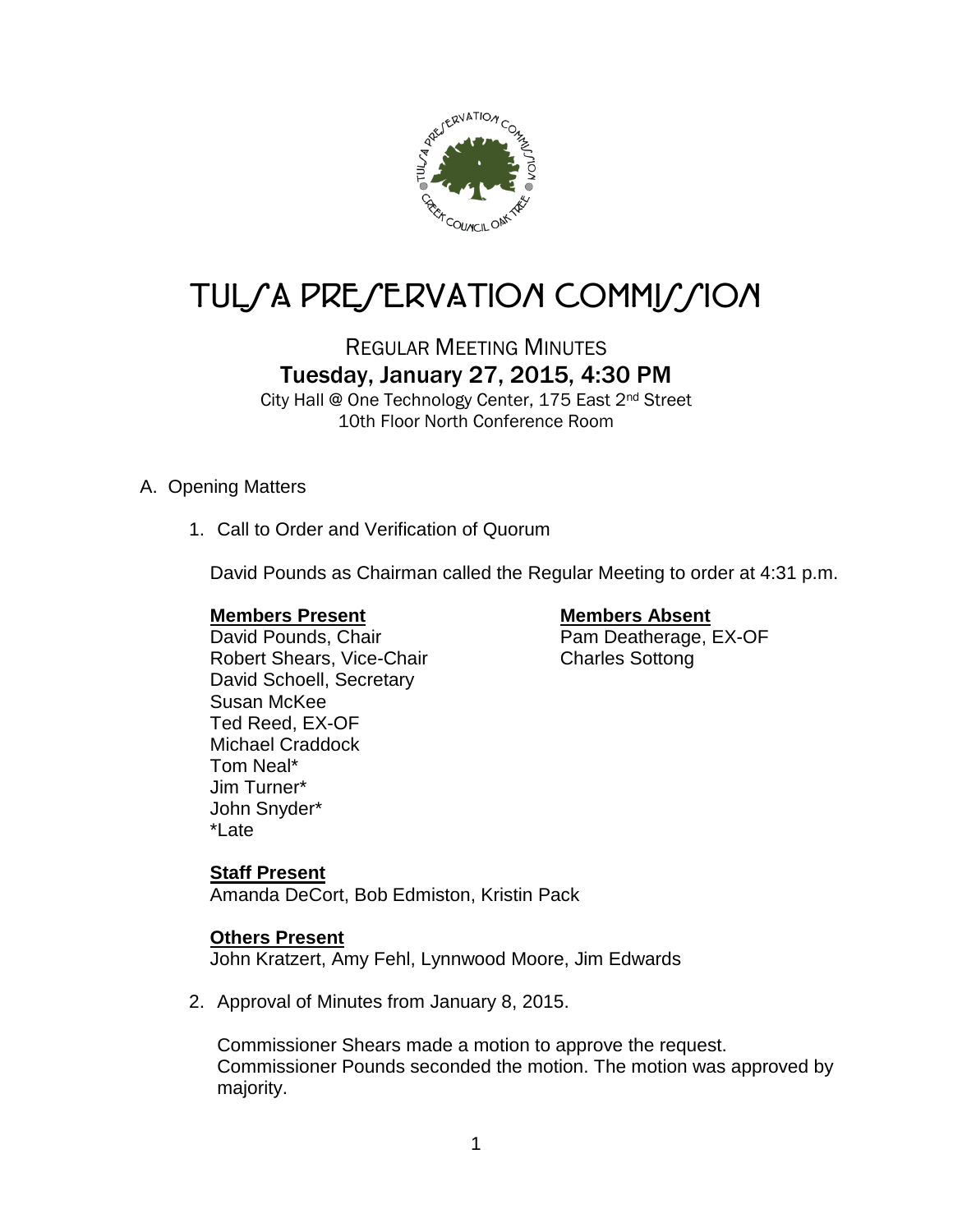**Vote: Meeting Minutes December 11, 2014.**

| In Favor    | <b>Opposed</b> | <b>Abstaining</b> | <b>Not Pre</b> |
|-------------|----------------|-------------------|----------------|
| 1. Shears   |                | Pound             | Neal           |
| 2. Schoell  |                | McKee             | Snyder         |
| 3. Craddock |                |                   | Sottong        |

**Not Present Turner** 

- 3. Disclosure of Conflicts of Interest No one reported a conflict of interest with the proposals on the agenda.
- B. Actionable Items

### 1. **COA-14-40 / 2131 E. 17th Place** (Yorktown)

Applicant: Amy Fehl

COA Subcommittee Review Date: October 21, 2014

Request:

Replace original wooden windows with aluminum clad-exterior, woodinterior windows except original façade windows

Kristin Pack presented a summary of the property to the board and read applicable guidelines. The applicant was present for the meeting. The applicant explained her and husband's intention was to keep the façade windows, but the side windows are frosted and the film is not removable. The impact on the applicant living in the house is high.

The applicant stated the house is drafty and explain which windows would remain and which would be replaced. The windows designated for replacement are the side and rear windows. It was noted the rear windows are exempt from review.

Commissioner Shears asked the applicant why she wants to replace the windows.

The applicant replied the windows are leaky, and the windows make the house cold. She noted the irremovable film, and the windows are hazardous in case of emergency for small children, because they are hard to open. She stated the windows would have to be taken apart completely and put back together, and they may or may not be operable. She stated the cost would be expensive with an uncertain outcome.

Commissioner Pounds noted when referring to the criteria: A.4.1 is negligible and A.4.5 does not sound like the windows are deteriorated to the state that they could not be repaired. There was no evidence to show the windows cannot be repaired.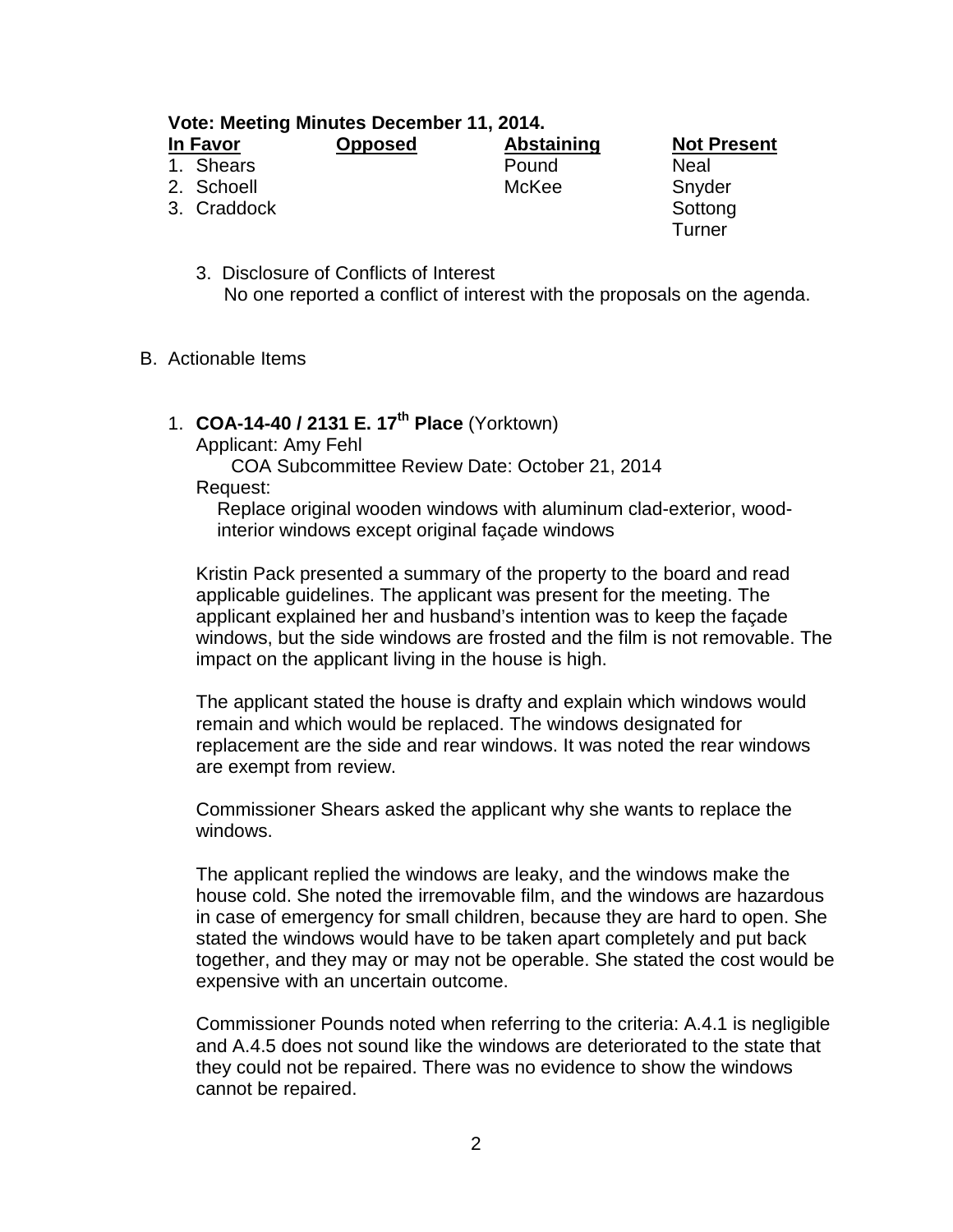The Board noted that this guideline has been applied in varied ways in the past.

The applicant stated she is open to suggestions for a window that will work better.

It was noted there are historic storm options for windows a child could open. The applicant stated her child is eight years old.

The applicant mentioned the irremovable film, and the Commission suggested the glass can be replaced with clear glass, and the applicant can replace them as closely as possible.

The Commission discussed the A.4.5 guideline for the replacement of historic windows. The applicant stated the windows are not rotted, but they do not function. She noted the wood is warped in some places, and she cannot open the window, but her husband can open them with difficulty.

Commissioner Neal made a motion to deny the request. Commissioner Pounds seconded the motion. The motion was approved by majority. Guidelines cited: A.4.1, A.4.4, and A.4.5.

#### **Vote: 2131 E. 17th Place (Yorktown)**

**In Favor Opposed Abstaining Not Present** 1. Pounds Snyder Snyder Sottong

- 2. Shears Turner 3. Schoell Craddock
- 4. McKee
- 
- 5. Neal

#### 2. **COA-14-44 / 1545 S. Yorktown Avenue** (Gillette)

Applicant: David Ferrin for John L. Kratzert

COA Subcommittee Review Date: None Request:

Replace original windows with Fibrex windows

Kristin Pack presented a summary of the property to the Board and noted it was continued from the last meeting. The applicant was present for the meeting, and presented new information during the meeting for the Commissioners including a contractor statement and photographs. The Commission proceeded to review the documents.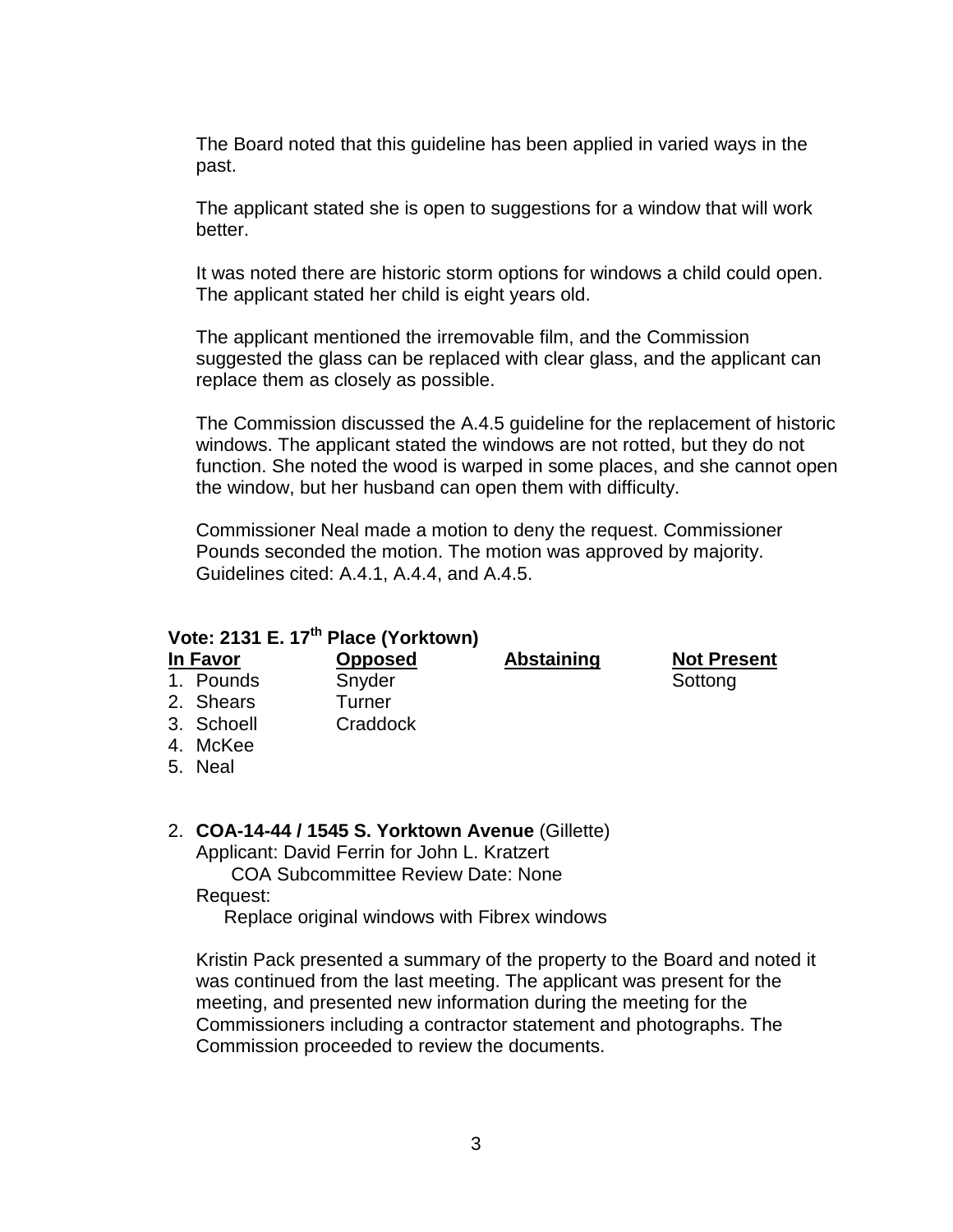The applicant stated he chose Renewal by Anderson, because he wanted the muntins to match.

Commissioner Pounds reiterated what was stated previously about the guidelines, and stated he will not argue with the price of the windows. Commissioner Turner asked was it deemed "necessary" and noted the guidelines do not say "beyond repair". The Commission discussed what is considered necessary for replacement. The Commission asked if the windows are irreparable. Commissioner Schoell stated that is considered to be "irreparable" and "reparable" is to be determined by that Commission, and the guidelines rely on the expertise of the Commissioners to make the judgment. Commissioner Turner stated he does not think the guidelines try to eliminate replacement as an option. Turner noted the Commission would like people to repair their windows if they are capable. Commissioner McKee noted the Commission has approved window replacement when the windows could have been fixed or repaired under the old guidelines. Commissioner Pounds noted Guideline A.4.4 states efficiency is not a reason to replace your windows.

Commissioner McKee made a motion to deny the request. Commissioner Neal seconded the motion. The motion was approved by majority. Guidelines cited: A.4.1, A.4.4, A.4.5.

#### **Vote: 1545 S. Yorktown Avenue (Gillette)**

| In Favor                      | <b>Opposed</b> | <b>Abstaining</b> | <b>Not Present</b> |
|-------------------------------|----------------|-------------------|--------------------|
| 1. Pounds                     | Turner         |                   | Sottong            |
| 2. Shears                     |                |                   |                    |
| 3. Schoell                    |                |                   |                    |
| $\lambda$ $\lambda$ $\lambda$ |                |                   |                    |

- 4. McKee
- 5. Snyder
- 6. Craddock
- 7. Neal

Amanda DeCort informs the applicant, he does have the right to appeal within ten calendar days. The applicant asks is the appeal information to be included with the letter.

#### 3. **COA-15-01 / 1723 S. Madison Ave** (N. Maple Ridge)

Applicant: Jim Edwards for Bruce and Lizbeth Hudkins

COA Subcommittee Review Date: None

#### Request:

Replace existing walkway and sidewalk with new walkway and sidewalk according to plans submitted

Kristin Pack presented a summary of the property to the board and applicant was present at the meeting.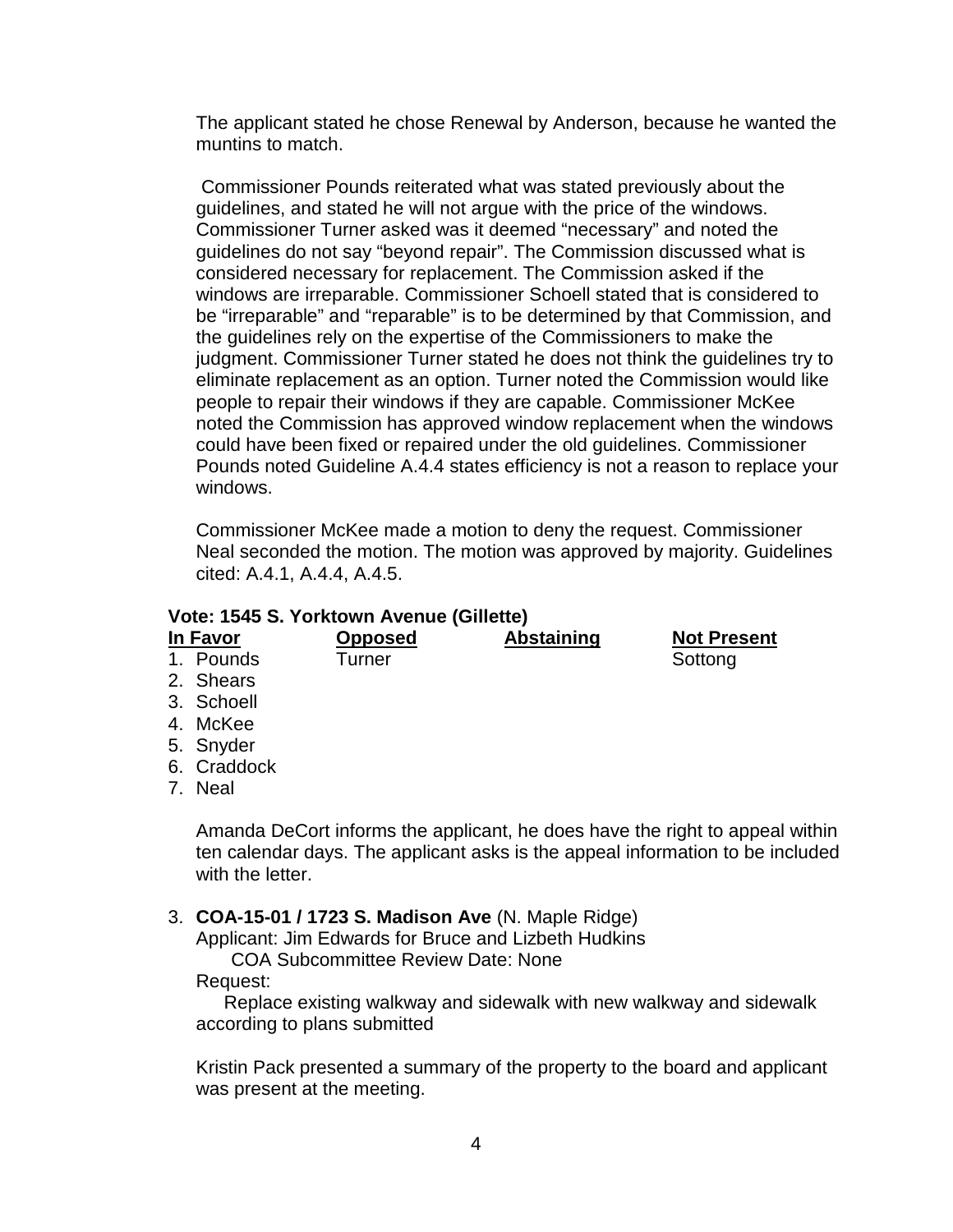Commissioner Neal noted the Hudkins were his clients in the past. He apologizes and asked to reclused himself at 5:40 p.m.

The applicant (Edwards) jokingly stated he is happy with the windows, and noted his father was the President of the Maple Ridge Association and helped stopped the Maple Ridge expressway. He discussed the unique properties of concrete. He noted all the jobs he completed in Maple Ridge, he avoided fresh concrete. The applicant did a site match, and his contractor in Tulsa confirmed the balustrade is cast stone.

Commission Pounds asked the Commission how to repair concrete. Commissioner Schoell stated original paving is simply concrete with varied thickness based on Model T loading. It was noted Commission Schoell lives on the same street.

The Commission noted the concrete is spalling and asked if any holes are greater than a quarter of an inch. The Commission not*e*d the spalling would retain water and continue to spall, and there was not a good repair method.

The Commission discussed the walkway design. It was noted the Commission has previously approved concrete with brick walkways. The applicant stated he found a brick that matches the house and believes a cast stone border with a concrete or brick interior would look great and the homeowner would accept it.

The Commission noted the idea of cast stone border inlaid with brick, and the cast stone would match the existing porch steps. The Commission stated they would like to see the proposed brick.

Commissioner Shears asked if the public right of way remained the same then it might provide better consistency along the street. The applicant stated he believed the homeowner would not mind if the walkway did not extend to the street.

Commissioner Schoell made a motion to continue the applicant's request and application to the next COA Subcommittee Meeting. Commissioner Snyder seconded the motion. The motion was approved unanimously. Guidelines cited: G.2.1, G.2.2, and G.2.3.

|            | Vote: 2131 E. 17th Place (Yorktown) |                   |                    |
|------------|-------------------------------------|-------------------|--------------------|
| In Favor   | <b>Opposed</b>                      | <b>Abstaining</b> | <b>Not Present</b> |
| 1. Pounds  |                                     |                   | Sottong            |
| 2. Shears  |                                     |                   |                    |
| 3. Schoell |                                     |                   |                    |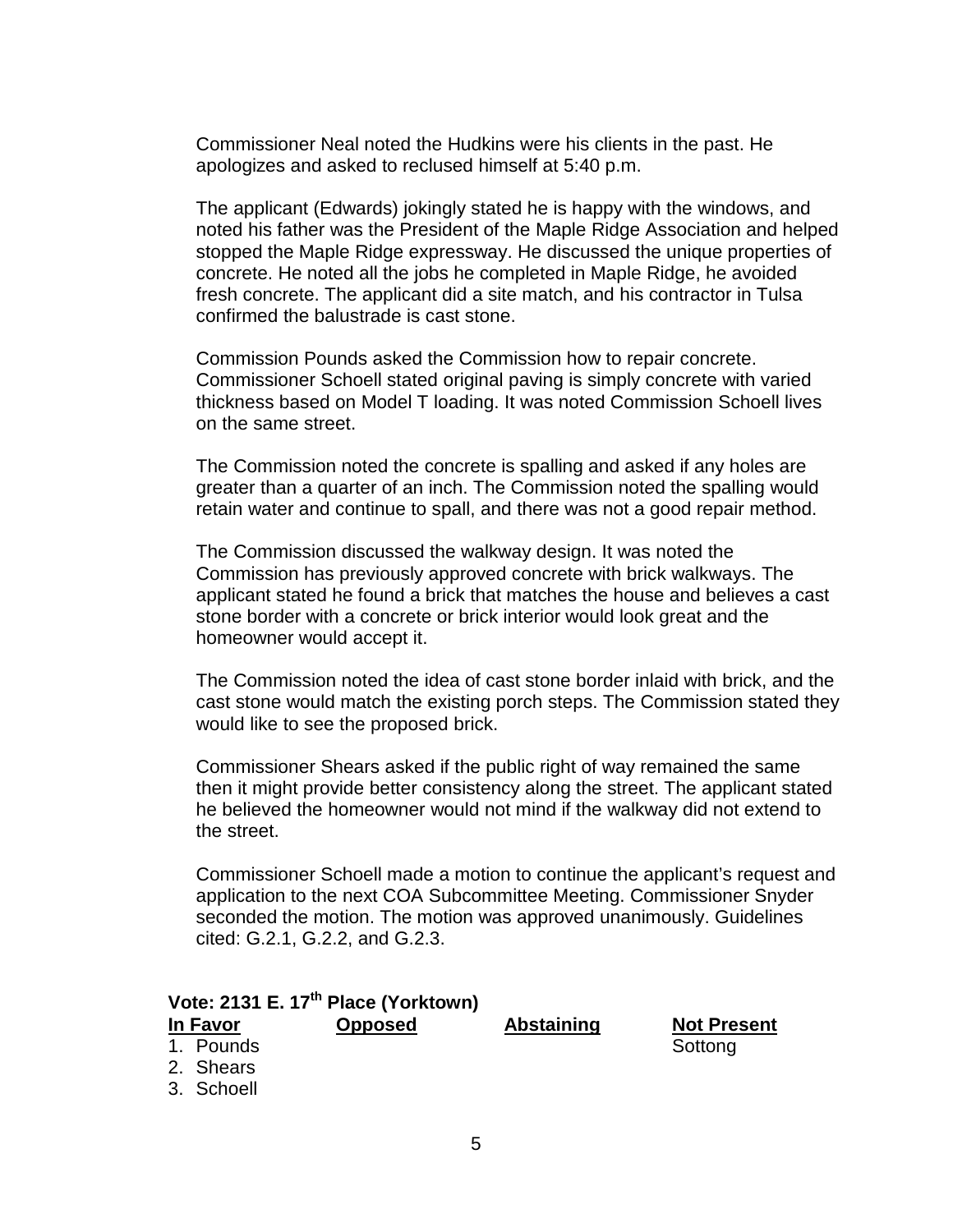- 4. McKee
- 5. Snyder
- 6. Turner
- 7. Craddock

#### 8. **COA-15-02 / 1625 S. Norfolk Avenue** (N. Maple Ridge)

Applicant: Robert Spurlock

COA Subcommittee Review Date: None

Request:

- a. Construct dry-stack limestone retaining wall around west and south side of property
- b. Construct decorative iron fence with gate along west and partial south yards and replace existing fence with a semi-private cedar plank fence

Kristin Pack presented a summary of the property to the board and applicant was absent from the meeting.

Amanda DeCort noted the Commission does not review the wall and fence behind the front building line.

Commissioner Shears made a motion to continue the application to the next meeting with conditions the applicant brings details of the bulkheads, a section of the retaining wall, maximum heights, interface between the fence and the wall, the iron fence gate and wall, and to be present to answer questions. Commissioner Craddock seconded the motion. The motion was approved unanimously. Guidelines cited: G.1.4 and G.1.5.

#### **Vote: 1625 S. Norfolk Avenue (N. Maple Ridge)**

**In Favor Opposed Abstaining Not Present** 1. Pounds **Sottong** 

- 2. Shears
- 3. Schoell
- 4. McKee
- 5. Neal
- 6. Snyder
- 7. Turner
- 8. Craddock

#### C.Reports

- A. Chair Report
	- a. Committees

Commissioner Pounds stated the Commission has three committees: Outreach, Rules and Regulations, and COA Subcommittee. Prior to